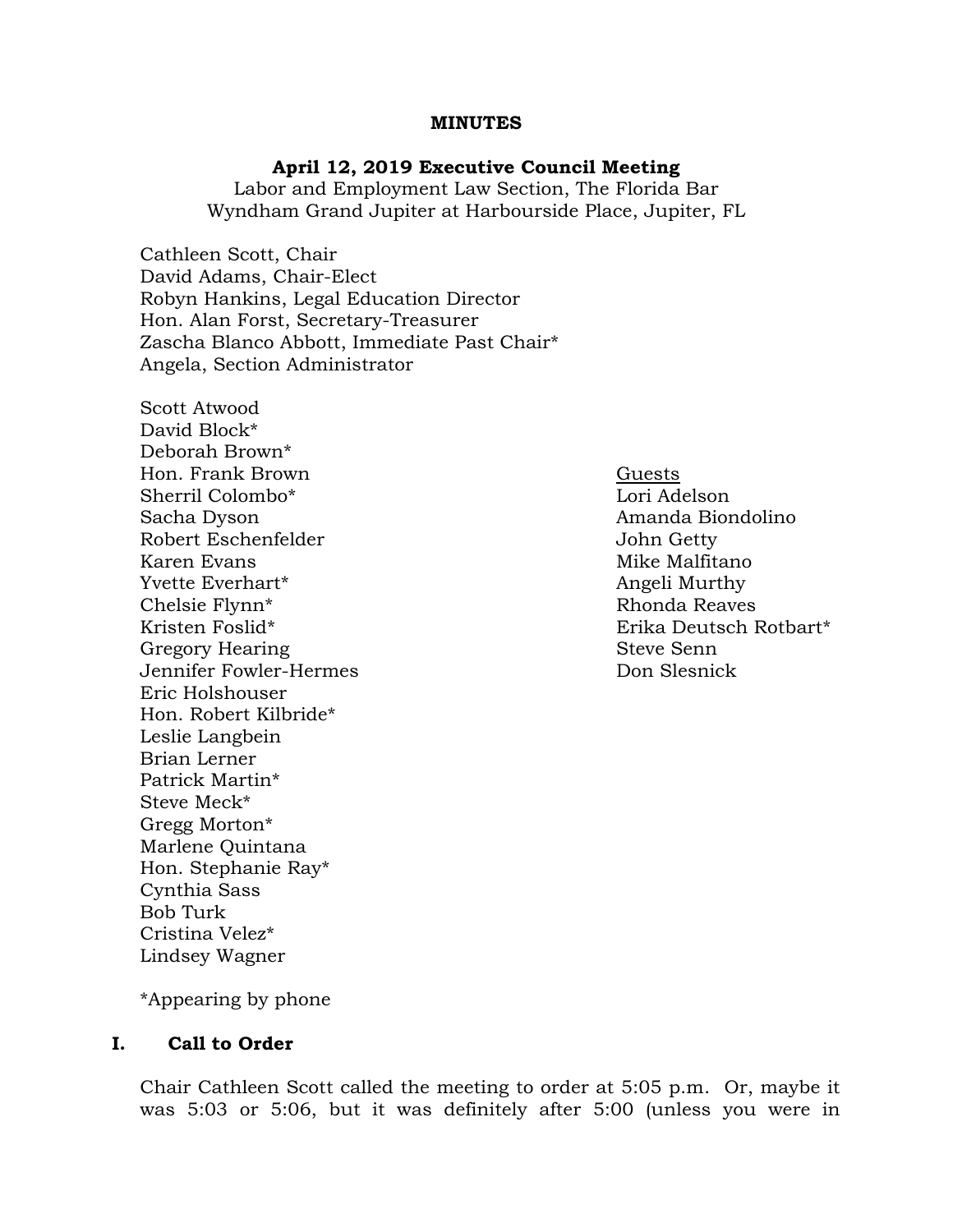Pensacola). In any case, a quorum of the Executive Council was present either in person or by telephone. The meeting began with a welcome from the chair to the members and guests. Chair Scott noted that the Section website was being installed and that we would no longer be printing copies of The Checkoff

### **II. Secretary/Treasurer Report**

The January 17, 2019 Minutes were approved (Eschenfelder/Adams motion) with one change (reflecting that Tony Cabassa was co-chair with Marlene Quintana of the Update/Certification Review seminar in January). Judge Forst stated that the Section was doing fine financially (after we vetoed David Adams attempt to purchase a Section yacht).

#### **III. Committee Reports**

Chair Scott suggested that the committees and subcommittees tender written reports in advance of the annual meeting. Several committees gave brief reports.

**Membership Outreach:** Scott Atwood announced that his committee was looking to host happy hours in the coming year (with perhaps a CLE presentation) in Jacksonville, Tallahassee, Tampa and Miami. He was going to use a \$2000 budget from the section for these four receptions, which would be hosted at local law firms. The hope is that each reception would draw about 30 people (if it was 30 people overall for \$2000, that's a lot of cabernet per attendee).

**Law School Liaison**: Cristina Velez reported that the subcommittee had solicited twenty-five scholarship applications from ten law schools.

**Long Range Planning**: Bob Turk commented upon the need to get young people engaged in the Section, reflecting back to his joining the Section so long ago that his clients included the Slate Rock and Gravel Company. He was looking into what the Georgia Bar's L&E Section was doing with its L&E mentorship academy.

**Legal Education**: It was noted that L&E has the lead on planning the annual PELR seminar in the fall.

**Special Projects**: Hon. Frank Brown remarked that the decision to have a former chair of the Certification Committee speak at the Update seminar was a good idea. He would follow up on this and he also desired having the seminar speakers better informed as to what would be on the certification exam. Chair Scott gave kudos to the co-chairs of the update/certification review seminar, Marlene and Tony (not Karen!).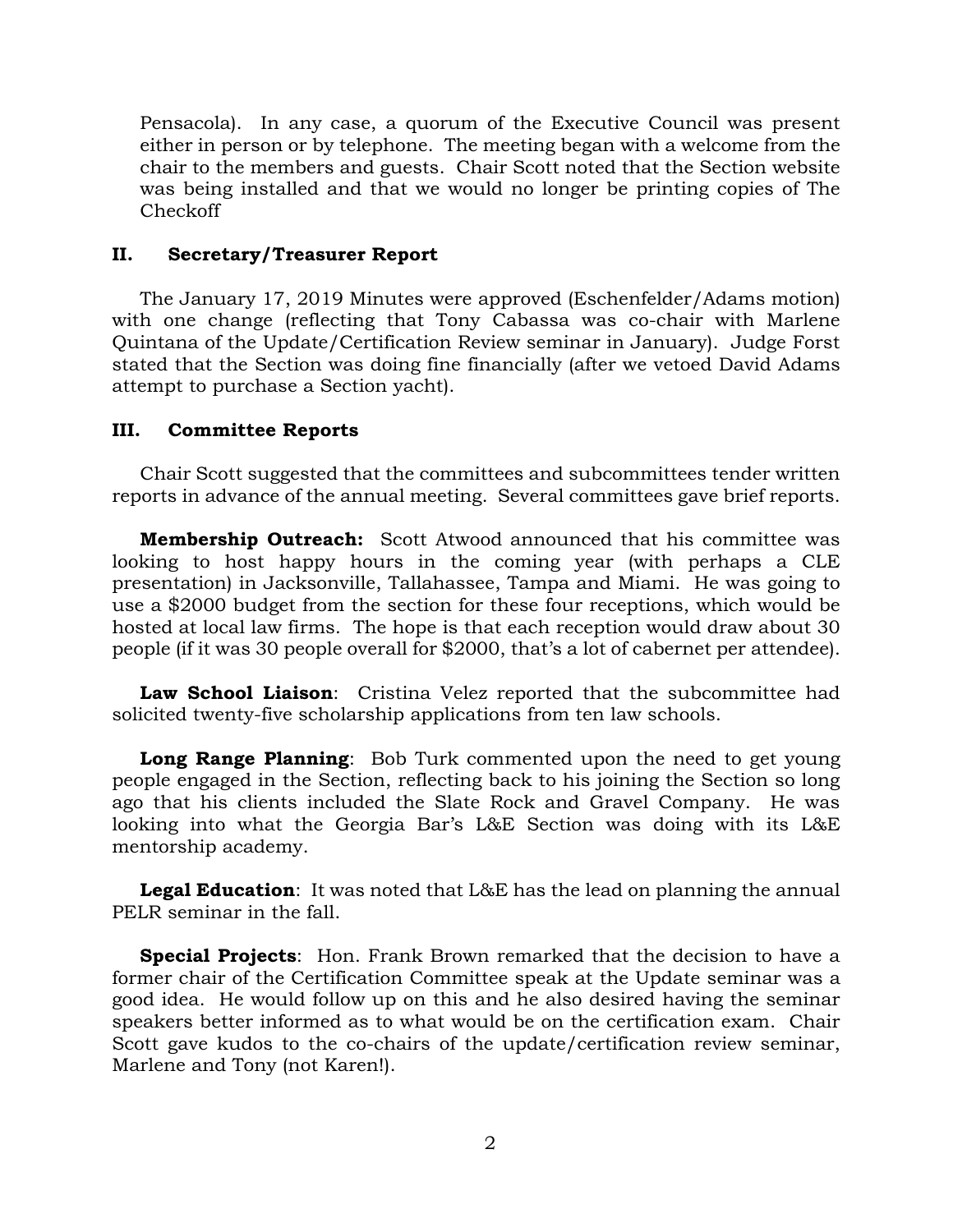**Wage & Hour**: Angeli Murthy announced that Jay Lechner was no longer cochairing the subcommittee. She noted that the subcommittee intended to update the judicial profile and wanted to put together a CLE panel or seminar and engage in outreach.

**Journal:** Rob Eschenfelder indicated that he wanted to commence a Journal Article of the Year award, to be announced at the Annual Meeting. He planned to discuss the selection process with Cathleen.

**Website:** So close …. Brian Lerner related that the new and improved website was 75 percent complete and would be "rolled out" in June. The Section has a new logo that is featured on the home page (and every other page). He noted that the website contractor was working on ADA compliance issues (always embarrassing when an L&E section is sued for ADA violations). Yvette Everhart is taking the lead on keeping the website current (including soliciting Section meeting minutes). One of the features that Brian likes is the ability of the Section officers and delegatees to make updates to the website without going through the vendor. Brian was in touch with the Bar to get back issues of The Checkoff uploaded. Sherrill Colombo inquired whether the Section could host webinars on the website. Brian responded that he didn't think that was possible, due to Florida Bar oversight of webinars. Cathleen gave a "big" thank you to Brian, Yvette and Judge Ray for their work on the website (laboremploymentlaw.org).

**Hall of Fame**: Sacha Dyson nominated Thomas Steele. He drafted section 542.35. The motion to induct was moved/seconded by Adams/Eschenfelder and passed without opposition. Bob Turk nominated Russ Hamilton—he practiced L&E for over 40 years and worked with the space shuttle program. A/E made the motion and it passed without opposition. Alan Gerlach, who was a long-time and recent member of the Section EC, was nominated by Steve Meck, moved by A/E and inducted without opposition. Robyn Hankins nominated William (Bill) Radford, who was a long-time management attorney in Miami. A/E once again made the motion, and Mr. Radford was inducted without opposition. Cristina Velez is charged with contacting the families. Frank Brown noted that we need the inductees' bios and photos for a slideshow at our Section meeting in June.

#### **IV. Odds & Sods**:

Don Sleznick noted that the ABA was hosting a Trial Skills Seminar. Nice to know. Lori Adelson announced that the Florida Bar's ADR Section was joining the L&E Section to co-sponsor a CLE seminar at the annual meeting of the Florida Bar at 9:00 a.m. on Friday, June 28. Scott Atwood announced he was setting up a new practice in Fort Myers. Marlene Quintana announced that the attorneys of Thompson, Sizemore, Gonzalez & Another Guy (Greg Hearing!) were joining GrayRobinson's Tampa office.